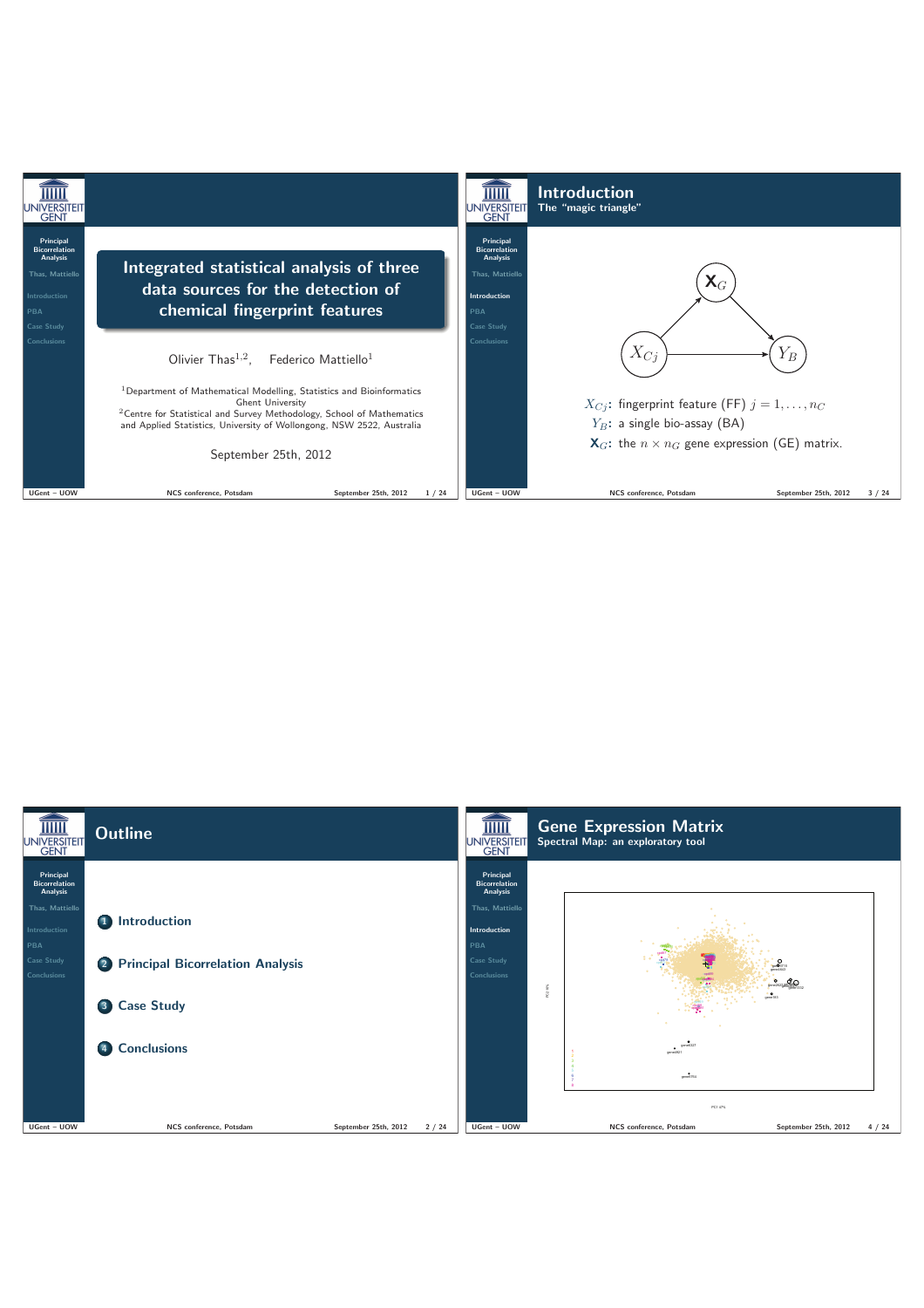

| $\overline{\rm mm}$<br><b>JNIVERSITEIT</b><br><b>GENT</b>                                                                                        | <b>Principal Bicorrelation Analysis</b><br>maximisation problem                                                                                                                                                                                                                                                                                                                                                                                                                                                                                                                                                                                                                                                                           | $\overline{\rm mm}$<br><b>JNIVERSITEIT</b><br><b>GENT</b>                                                                   | <b>Principal Bicorrelation Analysis</b><br>maximisation problem                                                                                                                                                                                                                                                                                                                                                                                                                                                                                       |
|--------------------------------------------------------------------------------------------------------------------------------------------------|-------------------------------------------------------------------------------------------------------------------------------------------------------------------------------------------------------------------------------------------------------------------------------------------------------------------------------------------------------------------------------------------------------------------------------------------------------------------------------------------------------------------------------------------------------------------------------------------------------------------------------------------------------------------------------------------------------------------------------------------|-----------------------------------------------------------------------------------------------------------------------------|-------------------------------------------------------------------------------------------------------------------------------------------------------------------------------------------------------------------------------------------------------------------------------------------------------------------------------------------------------------------------------------------------------------------------------------------------------------------------------------------------------------------------------------------------------|
| Principal<br><b>Bicorrelation</b><br>Analysis<br><b>Thas. Mattiello</b><br><b>Introduction</b><br><b>PBA</b><br>Case Study<br><b>Conclusions</b> | In particular we are looking for the vector $w$ that maximises<br>the weighted sum of squared correlations (bicorrelation):<br>$R_i^2(w) = \tau \text{Cor} \left\{ X_{C_i}, \mathbf{X}_G w \right\}^2 + (1 - \tau) \text{Cor} \left\{ Y_B, \mathbf{X}_G w \right\}^2,$<br>$= \tau w^\top \mathbf{X}_{G}^\top X_{Cj} X_{Cj}^\top \mathbf{X}_{G} w + (1-\tau) w^\top \mathbf{X}_{G}^\top Y_{B} Y_{B}^\top \mathbf{X}_{G} w$<br>where $0 < \tau < 1$ is a user-defined weight.<br>The maximisation is subject to the constraints:<br>• $  w  _2 = 1$ , if the desired solution need not to be sparse<br>(i.e. the <i>dense</i> solution)<br>• $  w  _2 = 1$ and $  w  _1 \le k$ if a sparse solution is desired<br>$(k =$ tuning parameter). | Principal<br><b>Bicorrelation</b><br>Analysis<br><b>Thas. Mattiello</b><br>Introduction<br>PBA<br>Case Study<br>Conclusions | Since the FF $X_{C_i}$ is a binary indicator, the Pearson<br>correlation Cor $\{X_{Cj}, \mathbf{X}_G w\}^2$ may not be the most approriate<br>measure for association.<br>We have also evaluated the Ranked Pointwise Biserial<br>coefficient (a mean rank difference),<br>$\rho_{rpb} = \frac{2}{n} (\bar{r}_1 - \bar{r}_0),$<br>where $\bar{r}_p = \frac{1}{n_p} \sum_{i:y_i=p} R\{x_i\}, n_p = \#\{y_i=p\}, p = 0$ or 1<br>and $R\{\cdot\}$ is the rank operator.<br>But we will show only results for the first one for better<br>interpretation. |
| UGent - UOW                                                                                                                                      | NCS conference. Potsdam<br>September 25th, 2012<br>6/24                                                                                                                                                                                                                                                                                                                                                                                                                                                                                                                                                                                                                                                                                   | UGent - UOW                                                                                                                 | NCS conference. Potsdam<br>September 25th, 2012<br>8 / 24                                                                                                                                                                                                                                                                                                                                                                                                                                                                                             |
|                                                                                                                                                  |                                                                                                                                                                                                                                                                                                                                                                                                                                                                                                                                                                                                                                                                                                                                           |                                                                                                                             |                                                                                                                                                                                                                                                                                                                                                                                                                                                                                                                                                       |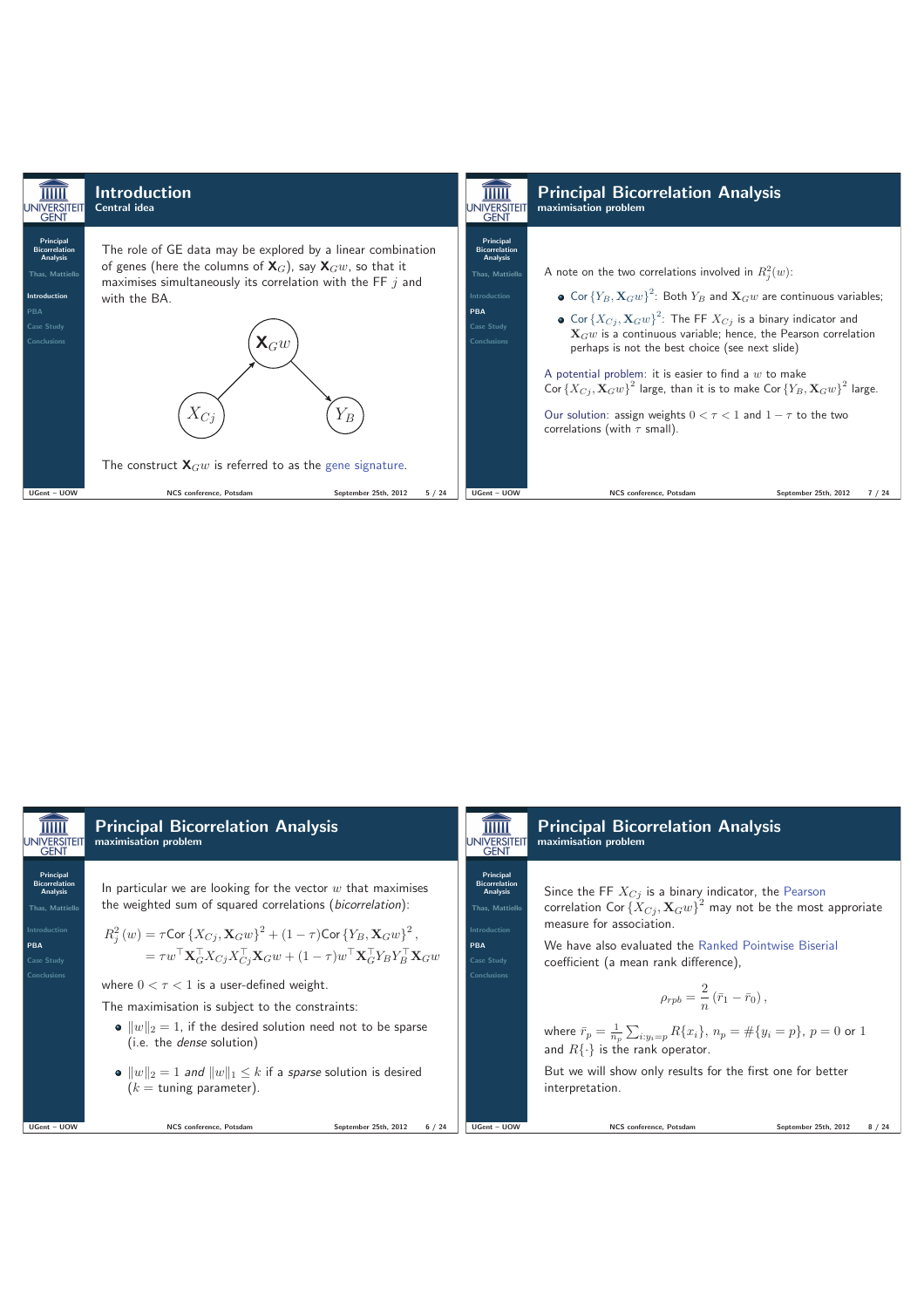

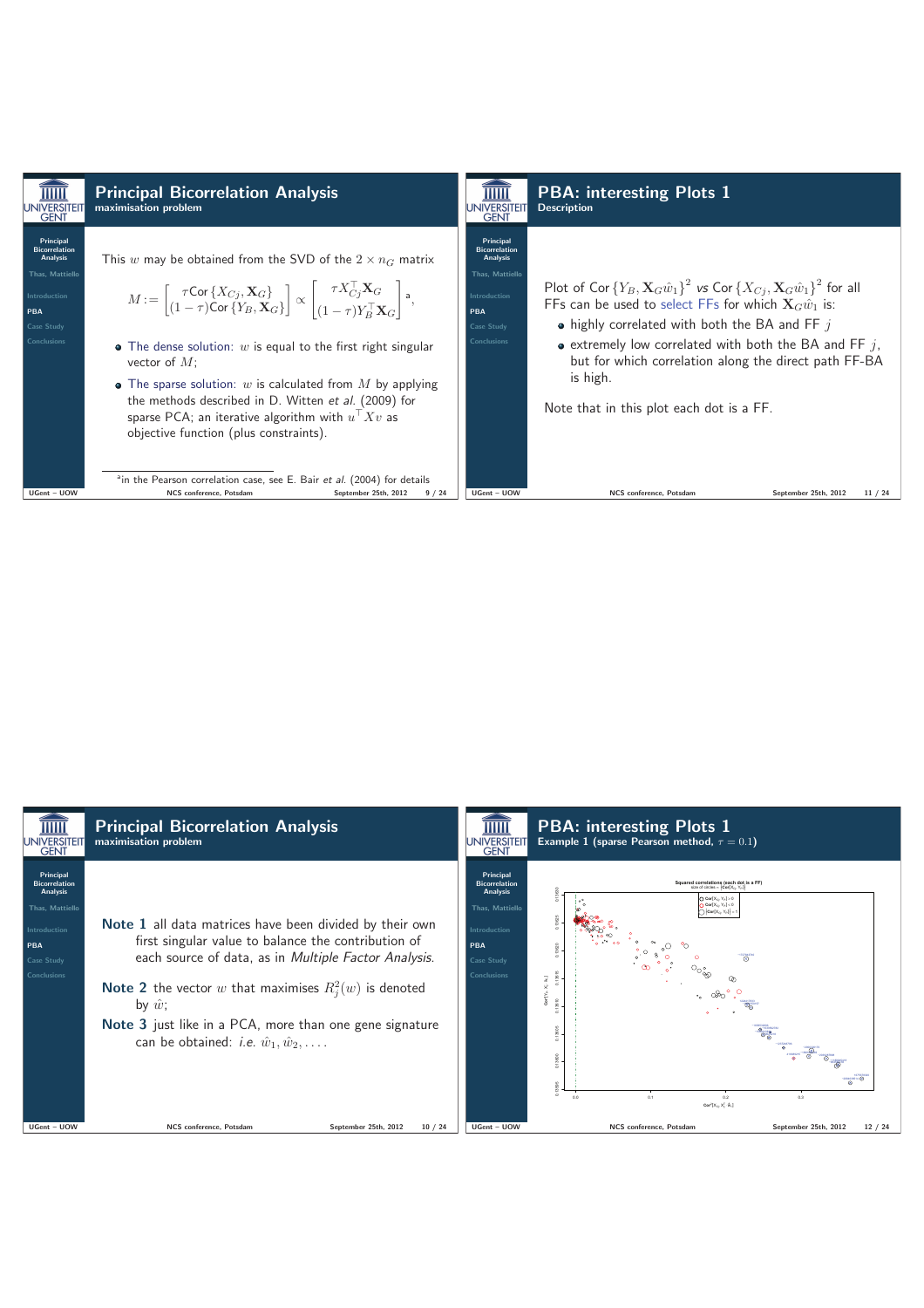

| UNIVERSITEIT<br><b>GENT</b>                                                                                                               | <b>PBA: interesting Plots 2</b><br><b>Description</b>                                                                                                                                                                                                                                                                                                                                                                                                                                                                             | <b>JNIVERSITEIT</b><br><b>GENT</b>                                                                                          | <b>PBA: interesting Plots 3</b><br><b>Description</b>                                                                                                                                                                                                                                                                                                                                                                                                                      |                      |         |
|-------------------------------------------------------------------------------------------------------------------------------------------|-----------------------------------------------------------------------------------------------------------------------------------------------------------------------------------------------------------------------------------------------------------------------------------------------------------------------------------------------------------------------------------------------------------------------------------------------------------------------------------------------------------------------------------|-----------------------------------------------------------------------------------------------------------------------------|----------------------------------------------------------------------------------------------------------------------------------------------------------------------------------------------------------------------------------------------------------------------------------------------------------------------------------------------------------------------------------------------------------------------------------------------------------------------------|----------------------|---------|
| <b>Principal</b><br><b>Bicorrelation</b><br>Analysis<br><b>Thas. Mattiello</b><br>Introduction<br>PBA<br>Case Study<br><b>Conclusions</b> | Scatter plots:<br>$\bullet$ $\hat{w}_2$ vs $\hat{w}_1$ :<br>Scatter plot of the gene loadings of the first two<br>dimensions can be used to select genes that play an<br>important role in the association with both $FF$ <i>i</i> and the<br>BA.<br>• ${\bf X}_G\hat{w}_2$ vs ${\bf X}_G\hat{w}_1$ : Scatter plot of the compound scores on<br>the first two gene signatures can be used to select<br>compounds that activate the gene signature(s) that is<br>responsible for the association between $FF$ <i>i</i> and the BA. | Principal<br><b>Bicorrelation</b><br>Analysis<br><b>Thas, Mattiello</b><br>Introduction<br>PBA<br>Case Study<br>Conclusions | • $Y_R$ vs ${\bf X}_G \hat{w}_i$ $(i = 1, 2)$ :<br>Scatter plots of BA versus the compound scores of the<br>gene signatures to select compounds that have extreme<br>scores for both BA and gene signature.<br>• ${\bf X}_G \hat{w}_i$ vs $X_{C_i}$ $(i = 1, 2)$ :<br>Boxplots of the compound scores of the gene signatures<br>for each of the two FF phases (absent/present) to select<br>compounds with gene signatures that discriminate<br>between the two FF phases. |                      |         |
| UGent - UOW                                                                                                                               | NCS conference, Potsdam<br>September 25th, 2012                                                                                                                                                                                                                                                                                                                                                                                                                                                                                   | UGent - UOW<br>14/24                                                                                                        | NCS conference. Potsdam                                                                                                                                                                                                                                                                                                                                                                                                                                                    | September 25th, 2012 | 16 / 24 |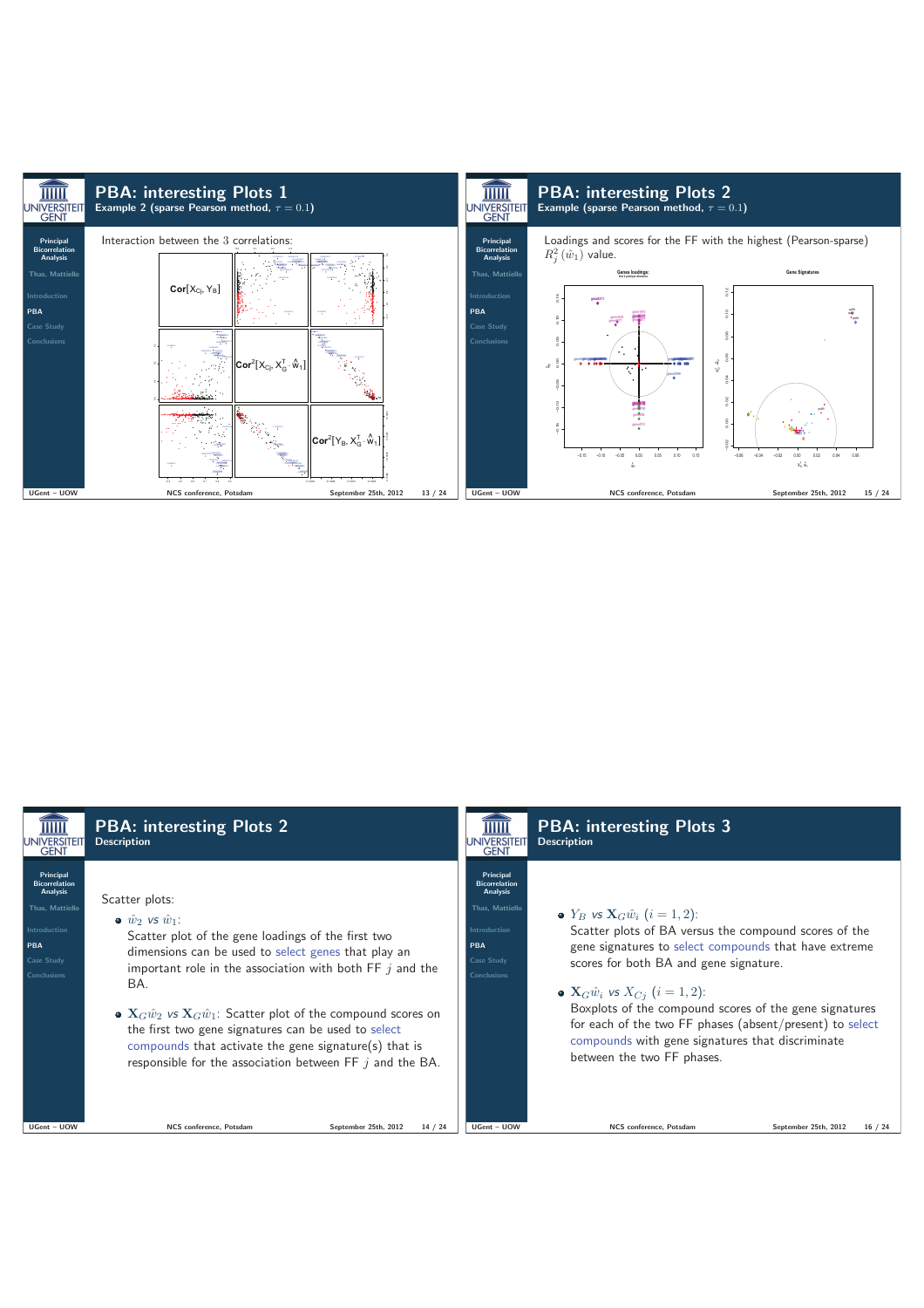

| <b>JNIVERSITEIT</b><br><b>GENT</b>                                                                                                                      | <b>Case Study</b><br>Procedure                                                                                                                                                                                                                                                                                                                                                                                                                                                                                                                                                      | <b>UNIVERSITEIT</b><br><b>GENT</b>                                                                                                                             | <b>Onco: Gene Signatures vs BA</b><br>Top FF: sparse Pearson method, $\tau = 0.1$ )                                                                                                                                                                                                           |
|---------------------------------------------------------------------------------------------------------------------------------------------------------|-------------------------------------------------------------------------------------------------------------------------------------------------------------------------------------------------------------------------------------------------------------------------------------------------------------------------------------------------------------------------------------------------------------------------------------------------------------------------------------------------------------------------------------------------------------------------------------|----------------------------------------------------------------------------------------------------------------------------------------------------------------|-----------------------------------------------------------------------------------------------------------------------------------------------------------------------------------------------------------------------------------------------------------------------------------------------|
| Principal<br><b>Bicorrelation</b><br><b>Analysis</b><br><b>Thas. Mattiello</b><br><b>Introduction</b><br>PBA<br><b>Case Study</b><br><b>Conclusions</b> | Steps of the analysis we performed so far:<br>$\bullet$ standardise the gene expression matrix (just I/NI call filtered)<br>as in the SMA (log-transformed, double centered, globally<br>normalised);<br>• compute the maximised bicorrelation coefficient $R_i^2(\hat{w}_1)$ for all<br>FFs, plot the related graphs, and select the top $12$ FFs;<br>• rank FFs by their (Pearson-sparse) $R_i^2(\hat{w}_1)$ value;<br>• produce the interesting plots for the top FFs;<br>• rank gene loadings by their average $ \hat{w}_1  +  \hat{w}_2 $ , computed<br>over the selected FFs: | Principal<br><b>Bicorrelation</b><br><b>Analysis</b><br><b>Thas. Mattiello</b><br><b>Introduction</b><br><b>PBA</b><br><b>Case Study</b><br><b>Conclusions</b> | 1st Gene Signature vs. bioAssay<br>1st Gene Signature vs. FF<br>÷.<br>÷<br>$\sim$ $\frac{9}{26.6}$<br>$-0.02$<br>$-0.04$<br>6.00<br>$\mathbf{x}_n^{\mathsf{T}}\cdot\hat{\mathbf{u}}_1$<br>xL4.<br>2 <sup>nd</sup> Gene Signature vs. FF<br>2 <sup>nd</sup> Gene Signature vs. bioAssay<br>ŦŦ. |
| UGent - UOW                                                                                                                                             | • rank gene signatures by their average $ \mathbf{X}_G\hat{w}_1  +  \mathbf{X}_G\hat{w}_2 $ ,<br>computed over the selected FFs.<br>NCS conference, Potsdam<br>September 25th, 2012<br>18/24                                                                                                                                                                                                                                                                                                                                                                                        | UGent - UOW                                                                                                                                                    | 0.00<br>0.06<br>0.08<br>0.50<br>$x^{\epsilon}$ . $\hat{u}$<br>NCS conference, Potsdam<br>September 25th, 2012<br>20/24                                                                                                                                                                        |